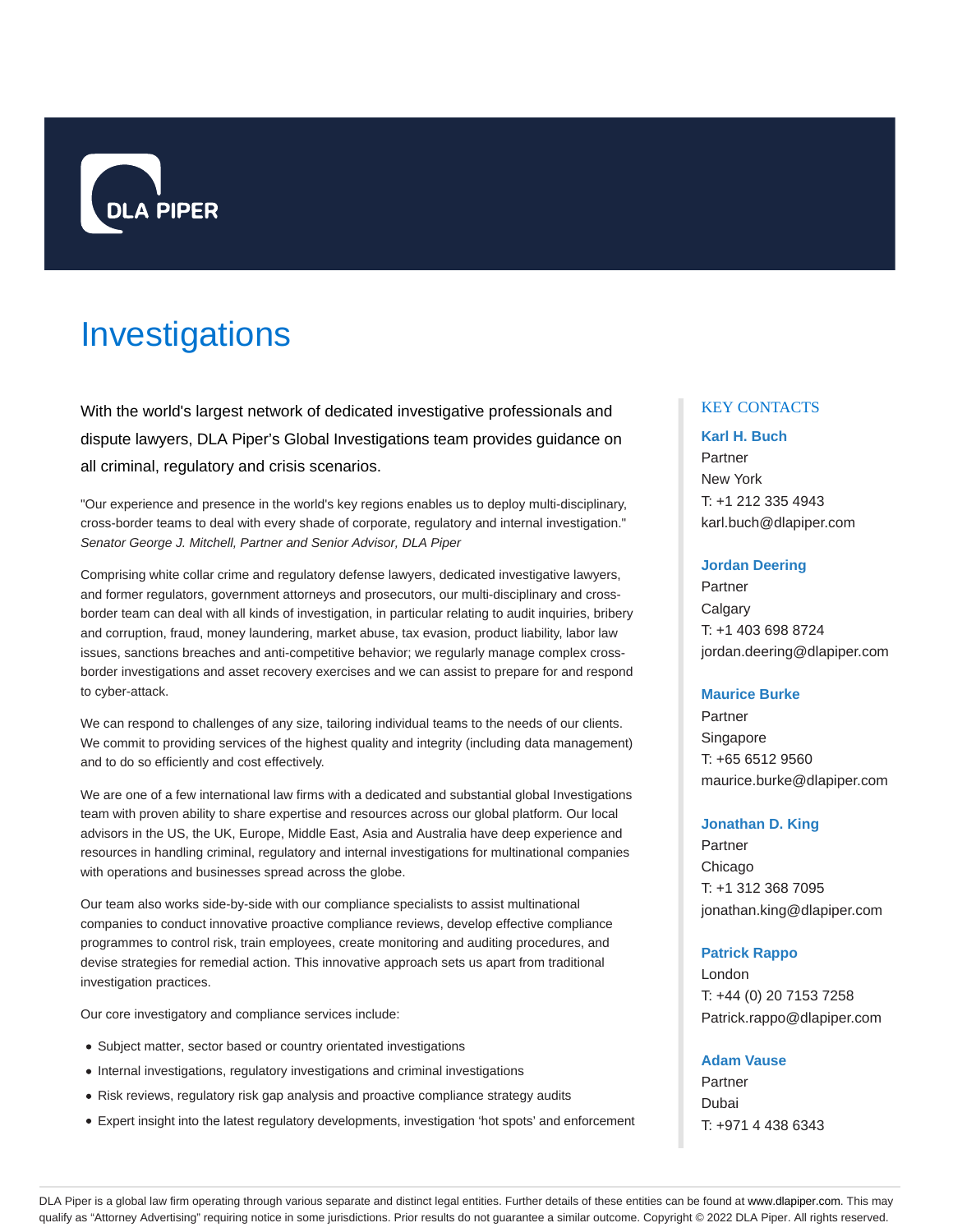#### trends

- Compliance strategies that keep exposure to a minimum
- Response to contentious and non-contentious regulatory and contractual issues
- Crisis management
- Mitigating business interruption, economic loss and reputational damage
- Training global teams to respond effectively to regulatory intervention, including raid training.

We are proud to be recognized by the Global Investigations Review 2021 as a Top 30 Investigations firm globally.

# **EXPERIENCE**

adam.vause@dlapiper.com

## **Prof. Dr. Jürgen Taschke**

Senior Counsel **Frankfurt** T: +49 69 271 33 481 juergen.taschke@dlapiper.com

## RELATED SERVICES

• Litigation, Arbitration and Investigations

- Served as counsel to former Senator and Secretary of Defense William S. Cohen and worked alongside staff from The Cohen Group in support of his independent review of the US EPA's evaluation of the environmental risks potentially posed by mining in Alaska's Bristol Bay watershed. The investigation culminated in a 346-page public report which details the investigative process, sets out a factual record, and provides Secretary Cohen's recommendations for policymakers.
- Acting for a global healthcare organisation on an internal investigation into two business units regarding the suspicion of antitrust violations (price arrangements, internal market issues) and criminal offences (bid rigging, fraud to the detriment of doctors and hospitals), and disclosure to and contact with the Cartel authorities and Public Prosecutor's Offices. The investigation included reviewing of employees' email accounts, dealer arrangements, employee incentive arrangements, interviewing numerous employees and management, taking remedial actions including dismissal of management and other disciplinary actions.
- Advising a Consultancy firm on an investigation into kidnapping in Sudan, allegations that the kidnap and rescue negotiators acted negligently, involved interviews conducted in multiple locations throughout Africa, including Sudan, South Africa, and additional interviews in London, North Carolina and Washington DC, with court hearings in New York.
- Advising two senior officers of an Australian-based regional provider of engineering services across Asia in respect of allegations of inappropriate payments in tender processes for major infrastructure projects in Vietnam in the period 2006-8 and in the Philippines in the period 2006-2010.
- Advising a publically listed Chinese fertiliser company regarding investigations in Canada, China and Mongolia related to accounting irregularities. Also represented the client in responding to the related investigation by the Ontario Securities Commission and the TSX.
- Representing a multinational conglomerate in two criminal antitrust investigations by the US Department of Justice, Antitrust Division and involved in follow-along civil litigation in Japan, the UK, and the United States.
- Investigating and advising on sanction proceedings for a leading European independent investment bank before the AMF regarding compliance issues and insider dealing.
- Representing a major Australian bank in large scale and complex investigations by both the Australian Competition and Consumer Commission (ACCC) and the Australian Securities and Investments Commission (ASIC) concerning trading practices in the \$5.3 trillion dollar per day international foreign currency exchange market, over a 6 year period.
- Advising an international insurance and financial services organisation and conducting a global internal investigation covering all of its subsidiaries across more than 30 countries in Europe, Middle East, Asia and Africa, to determine whether or not there were any potential OFAC investigations.
- Investigating on behalf of a food manufacturer, whistle-blower reports about alleged irregularities surrounding a tender in an African country and the possibility of corrupt payments to government officials. The internal investigation covered six jurisdictions.
- Advising a listed global provider of consumer products in respect of integrity and compliance issues raised by a UAE-based whistleblower and conducting the related investigation. Additionally advised on all Middle East aspects of a wide-ranging global compliance and integrity review across multiple jurisdictions.
- Assisting a major Asia based global transportation company in relation to a series of regulatory and criminal interventions that have regulatory impact in markets within and outside of Asia, including assisting with their internal investigations and responding to regulator inquiries.

## **AKTUELLES**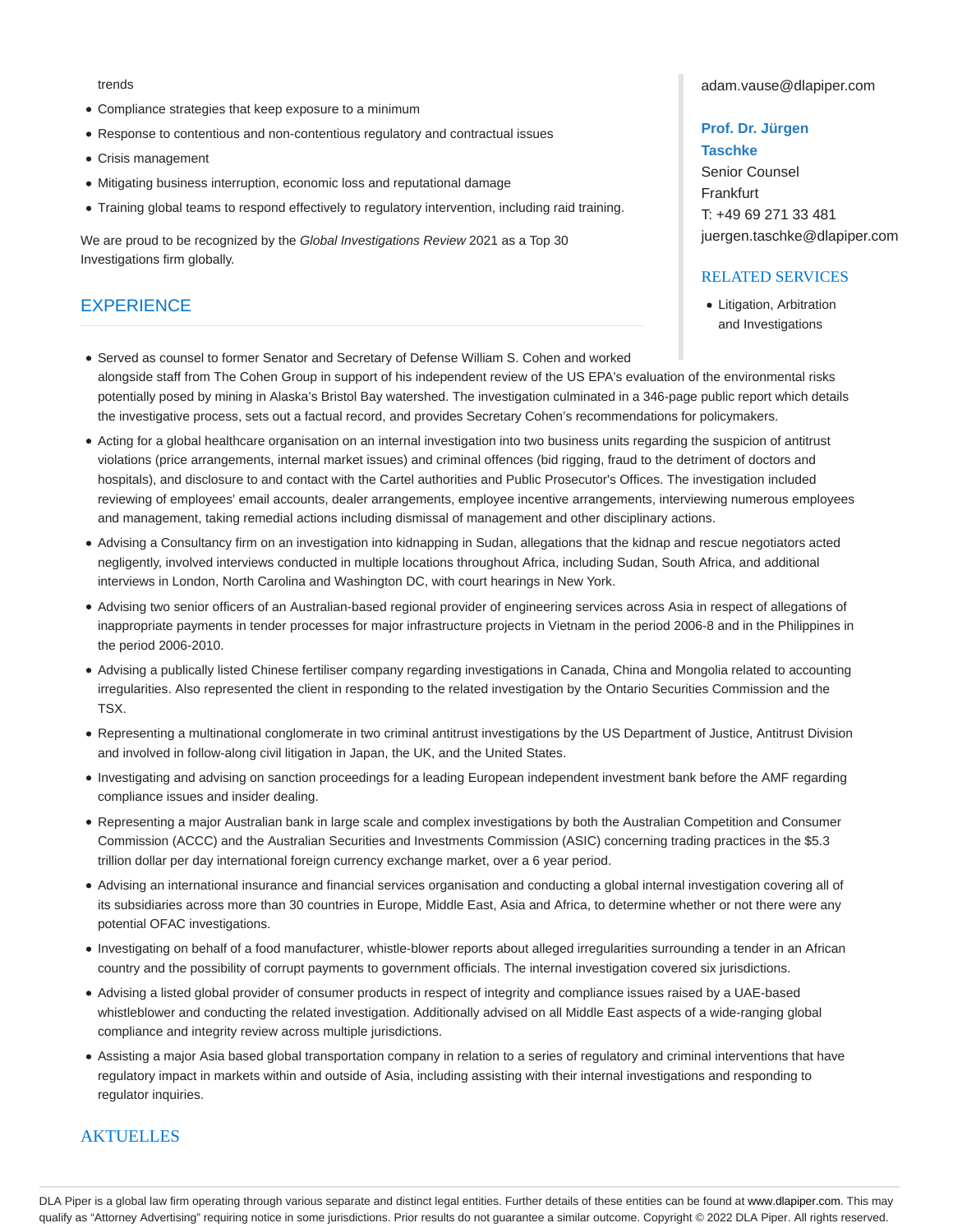# Publikationen

**Anti-money laundering: Global perspectives and updates**

30 June 2022 Governments around the world are more determined now than ever to curb illicit financing in all forms.

**France strengthens its whistleblowing regime: Focus on 3 key changes**

30 June 2022

The law not only transposes the EU whistleblowing directive into French law, strengthening the country's previous regime, but actually goes beyond the directive's requirements.

**Germany: five key aspects multinationals should know about the Anti-Bribery and Anti-Corruption law**

30 June 2022

While Germany's Anti-Bribery and Corruption Law resembles its UK and US counterparts, it also poses unique risks.

**Morocco: 5 hot compliance topics**

30 June 2022

In Morocco, the sanitary crisis has shaped the actions of regulators, who are paying particular attention to economic actors' compliance in five key areas.

**The Global Anti-Corruption Perspective, Q2 2022**

## 30 June 2022 GLOBAL ANTI-CORRUPTION PERSPECTIVE

Welcome to The Global Anti-Corruption Perspective. In this quarterly, we provide our perspective on the latest anti-corruption developments around the world, along with practical insights for those operating in the space.

**Understanding how Thai law looks at bribery, gift-giving and appropriate controls**

30 June 2022

Thailand's National Anti-Corruption Commission has issued guidelines for companies on internal control measures appropriate to prevent bribery; the country also regulates the giving of gifts or benefits to public officials.

**The Global Crackdown on Money Laundering**

15 June 2022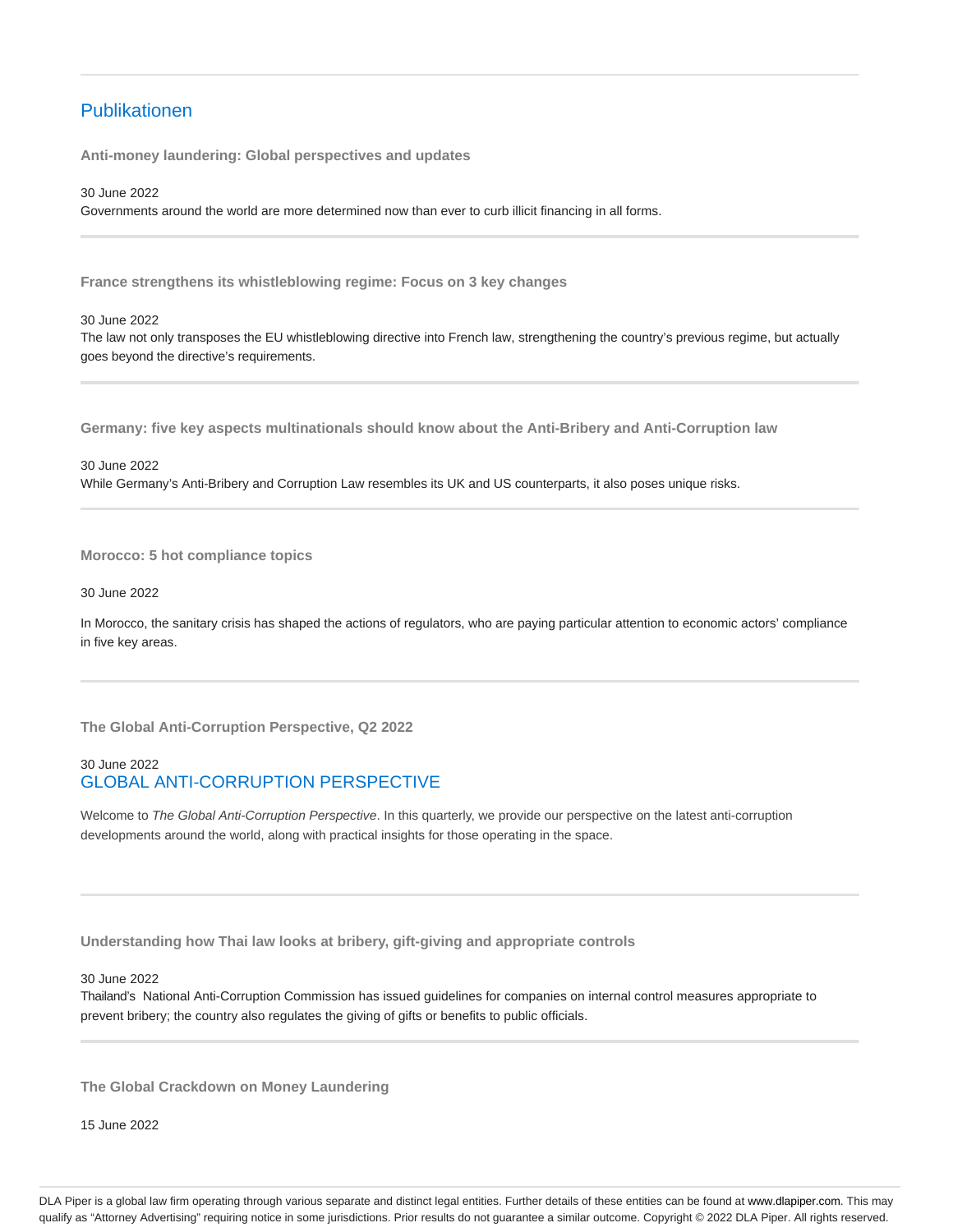Governments and corporations in the world's major financial centres have long talked tough on anti-money laundering (AML), but their actions have not always shared the force of their words.

**EU Whistleblower Directive: Implementation Tracker - Whistleblowing Laws in Europe: An international guide**

June 2022

**The Global Anti-Corruption Perspective, Q1 2022**

## 23 February 2022 GLOBAL ANTI-CORRUPTION PERSPECTIVE

Welcome to The Global Anti-Corruption Perspective. In this quarterly, we provide our perspective on the latest anti-corruption developments around the world, along with practical insights for those operating in the space.

**The Global Anti-Corruption Perspective, Q4 2021**

## 5 October 2021 GLOBAL ANTI-CORRUPTION PERSPECTIVE

Welcome to The Global Anti-Corruption Perspective, offering practical thoughts on complying with international bribery laws.

**The challenges of compliance in a modern world: The changing landscape of cartel enforcement**

## 7 September 2021 ANTITRUST MATTERS

With the rise of technological developments, we also have seen increased risks. In this new digital world, we are creating more data year on year. Data storage, ease of communications (including the use of email and chat), along with the ease of photos and videos means that data volumes are increasing exponentially.

**US v. Bescond addresses "fugitive disentitlement": Potential game changer for foreign-based defendants facing US charges**

#### 30 August 2021

The Second Circuit found that a French citizen who had been in France throughout the period of the alleged crimes was not a "fugitive" and that the district court abused its discretion by applying the fugitive disentitlement doctrine.

**EU Whistleblower Directive: Key provisions, SOX comparison and Actions for business**

#### June 2022

Recent scandals such as the Luxembourg Leaks financial scandal and the Panama Papers have highlighted the important role that whistleblowers can play in exposing breaches of EU law.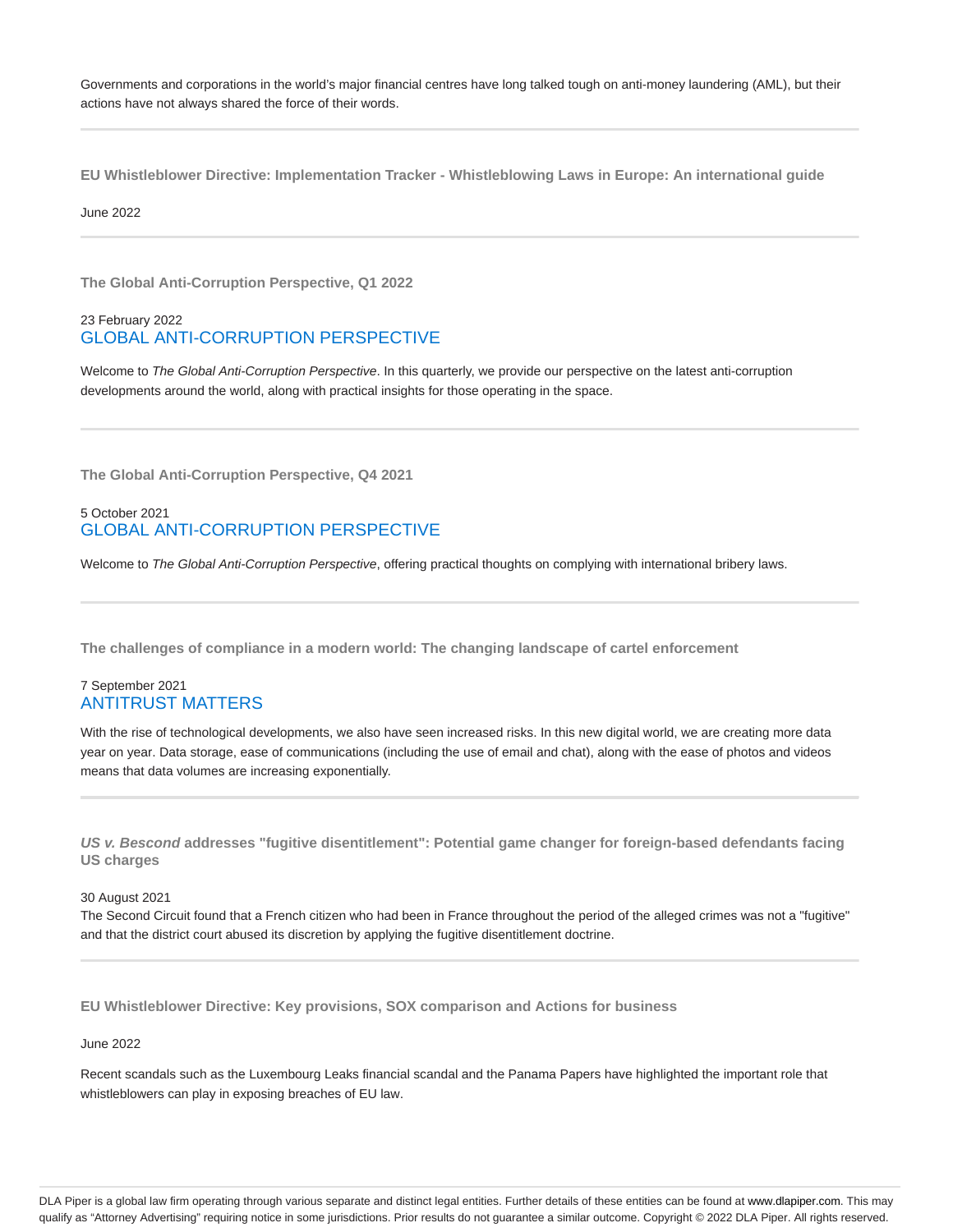**Supplementary – United States – Whistleblowing Laws in Europe: An international guide**

There are many US federal statutes that prohibit employers in the private sector from retaliating against whistleblowers, many of which are sector or industry specific.

**Supreme Court significantly limits the scope of the Computer Fraud and Abuse Act**

## 4 June 2021 The decision will largely gut the CFAA as a tool for addressing insider data theft.

**Locking down market abuse**

#### 14 April 2021

The FCA has recently taken action against a number of individuals for market manipulation and insider dealing. This is a clear sign of the regulator re-focusing its attention on these offences, and is something that readers need be aware of to ensure they stay on the right side of the rules.

**10 tips for safeguarding privileged communications in a remote work world**

13 April 2021 Many of these technologies are so new that they are not yet the subject of case law.

**Representing individuals in interviews – the US perspective**

30 March 2021 Determining whether to consent to an interview, and any interview itself, can be pivotal.

**Corruption Perceptions Index 2020 - a regional perspective**

#### 11 February 2021

Last week Transparency International launched the 2020 edition of its Corruption Perceptions Index (CPI), which ranks 180 countries and territories by their perceived levels of public sector corruption, according to experts and business people, using a scale of zero to 100 (100 being very clean and zero being highly corrupt).

**Congress expands SEC enforcement authority, broadens disgorgement powers and doubles statute of limitations periods**

#### 6 January 2021

Buried deep in the annual defense bill is an important group of securities law amendments that strengthen the SEC's enforcement powers.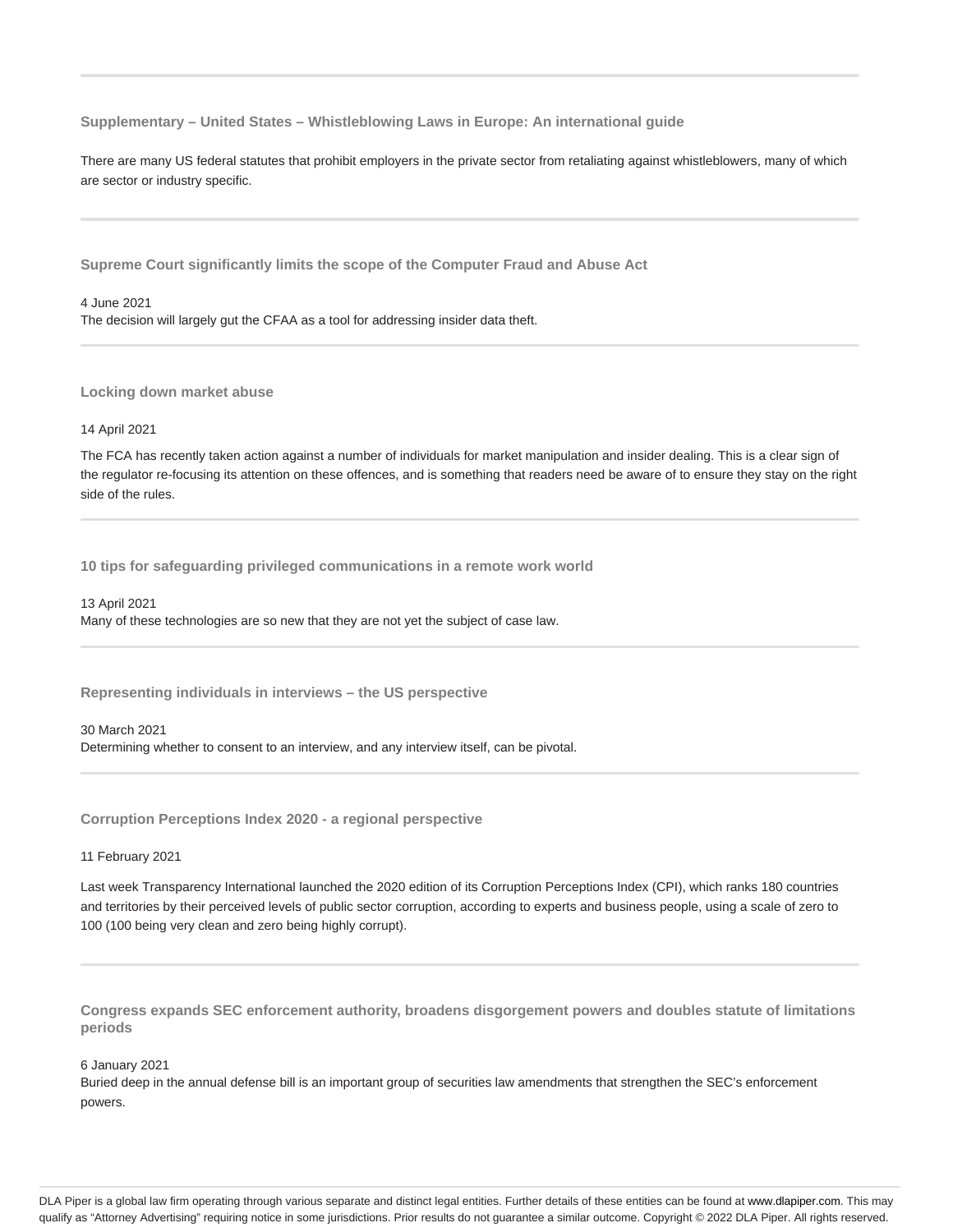**Supreme Court approves SEC disgorgement with limits**

#### 9 July 2020

The decision appears to be a victory for the SEC 's ability to obtain disgorgement, but the Court recognized limitations on equitable disgorgement which may offer defendants some potential relief.

**FCPA Resource Guide revisions signal DOJ focus on books and records and internal controls charges**

## 8 July 2020

A key resource for companies and individuals operating internationally.

**Penn State Ninth Interim Report**

#### 5 DEC 2014

This is the ninth quarterly report of Senator George J. Mitchell - the Independent Athletics Integrity Monitor - on Penn State's progress in implementing the requirements of the Athletics Integrity Agreement among Penn State, the NCAA and the Big Ten Conference.

#### **Penn State Third Annual Report**

## 21 SEP 2015

This is the third annual report of the Independent Athletics Integrity Monitor – Charles P. Scheeler - on Penn State's progress in implementing the requirements of the Athletics Integrity Agreement among Penn State, the NCAA and the Big Ten Conference.

#### **Penn State Eleventh Interim Report**

#### 29 MAY 2015

This is the eleventh quarterly report of the Independent Athletics Integrity Monitor - Charles Scheeler - on Penn State's progress in implementing the requirements of the Athletics Integrity Agreement among Penn State, the NCAA and the Big Ten Conference.

#### **Penn State Tenth Interim Report**

#### 27 FEB 2015

This is the tenth quarterly report of Senator George J. Mitchell - the Independent Athletics Integrity Monitor - on Penn State's progress in implementing the requirements of the Athletics Integrity Agreement among Penn State, the NCAA and the Big Ten Conference.

#### **Penn State Second Annual Report**

#### 8 SEP 2014

This is the second annual report of Senator George J. Mitchell - the Independent Athletics Integrity Monitor - on Penn State's progress in implementing the requirements of the Athletics Integrity Agreement among Penn State, the NCAA and the Big Ten Conference.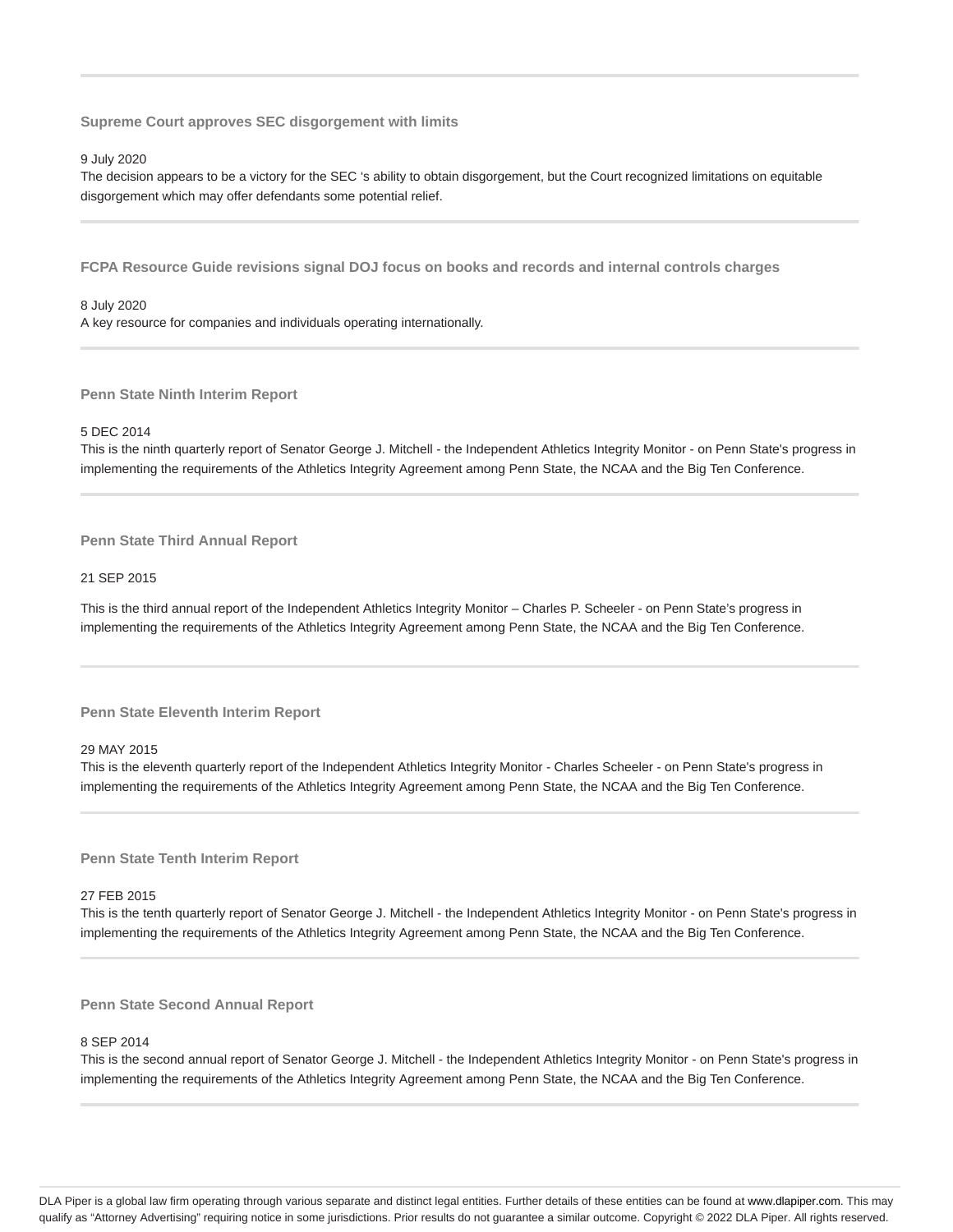#### **Penn State Seventh Interim Report**

## 30 MAY 2014

This is the seventh quarterly report of Senator George J. Mitchell - the Independent Athletics Integrity Monitor - on Penn State's progress in implementing the requirements of the Athletics Integrity Agreement among Penn State, the NCAA and the Big Ten Conference.

**How well do you know your compliance program? 6 simple tools**

#### 13 JAN 2016

Companies are under increasing pressure to demonstrate to both the Audit Committee and, if necessary, regulators, that their compliance program is operational and effective. But how do you really measure that?

**Third parties: 4 FCPA takeaways for working with distributors**

24 SEP 2014 Four key challenges and related "cures"

# Seminare und Veranstaltungen

# Vergangene

**White Collar Crime, Investigations and Compliance Symposium**

5 October 2021 Webseminare

## **NFWS**

**DLA Piper named to Global Investigation Review's GIR 30 list of leading investigations practices**

11 November 2021

DLA Piper is pleased to announce that the firm has been named to Global Investigations Review's annual list of the 30 top investigations practices worldwide, reflecting its reputation as one of the top global law firms with broad experience in complex investigations.

**DLA Piper lawyers and practices ranked in latest edition of The Legal 500**

17 June 2021

DLA Piper announced today that the firm received 42 individual lawyer rankings and 49 firm rankings in The Legal 500 United States 2021 guide.

**DLA Piper launches Aiscension to help detect and prevent cartel activity in collaboration with Reveal**